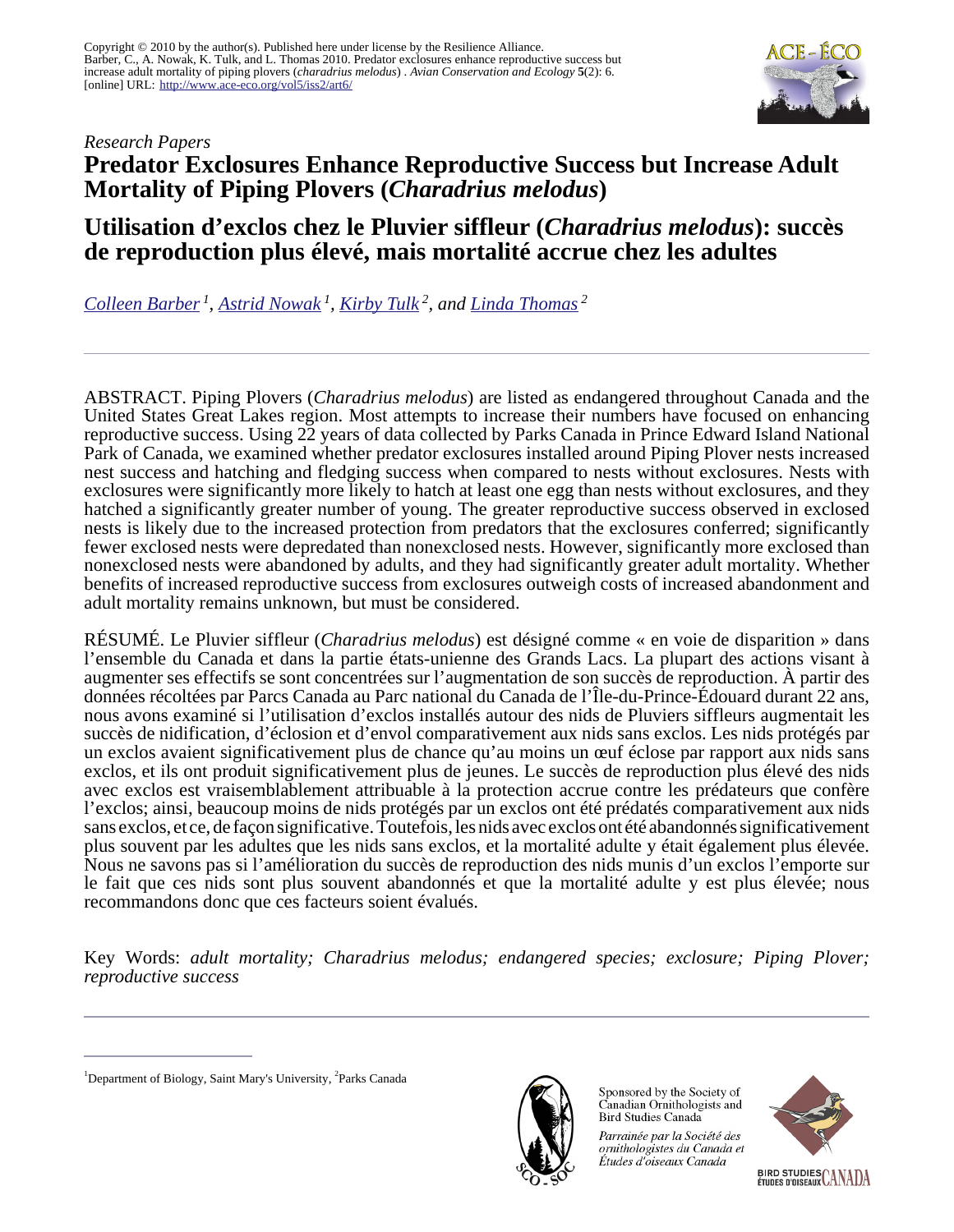# **INTRODUCTION**

Predator exclosures were designed to prevent potential predators from accessing the eggs of ground-nesters and are considered to be an important management tool for increasing population sizes of endangered and threatened species. They have been effective in increasing reproductive success in several shorebird species, e.g., Pectoral Sandpipers (*Calidris melanotos*; Estelle et al. 1996), Killdeer (*Charadrius vociferous*; Johnson and Oring 2002), Northern Lapwings (*Vanellus vanellus*) and Redshanks (*Tringa totanus*; Isaksson et al. 2007), Southern Dunlins (*Calidris alpina schinzii*; Pauliny et al. 2008), and in Piping Plovers (*Charadrius melodus*; Rimmer and Deblinger 1990, Melvin et al. 1992, Larson et al. 2002, Maslo and Lockwood 2009).

In fact, nest exclosures have been used extensively on breeding Piping Plovers, an endangered shorebird throughout Canada and the United States Great Lakes region, and threatened elsewhere in North America (Haig et al. 2005). In 2001, there were fewer than 3000 breeding pairs documented within North America (Haig et al. 2005). In eastern Canada, 1991 census reports documented 509 adults, while in 2001 there were reports of 481 individuals (Haig et al. 2005). From breeding surveys, Atlantic Canada accounted for 8.1% of this species, while Prince Edward Island (PEI) accounted for 1.9% of the global population (Haig et al. 2005). Piping Plover populations are heavily managed in attempts to increase reproductive success and recruitment of young into the population. Critical threats faced by Piping Plovers are predation on breeding adults and their nests (e.g., Melvin et al. 1992, Ivan and Murphy 2005), loss of habitat (Haig and Oring 1985), and human disturbance on the breeding grounds (Flemming et al. 1988, Burger 1994).

Many studies have documented that exclosed Piping Plover nests have increased hatching success (e.g., Rimmer and Deblinger 1990, Murphy et al. 2003*a*). However, several studies have also documented increased rates of abandonment and/or adult mortality at exclosed Piping Plover nests (Vaske et al. 1994, Murphy et al. 2003*b*, Isaksson et al. 2007, Roche et al. 2010), and those of other shorebirds (e.g., Neuman et al. 2004). Greater hatching success may not be enough to increase population sizes (Pauliny et al. 2008), especially if young are not being recruited into the population, or adults with

exclosures are dying disproportionately more often than those without exclosures.

Our main objective was to determine whether predator exclosures increased the reproductive success of Piping Plovers by examining nest success, hatching success, and fledging success as well as the frequency of predation, nest abandonment, and adult mortality between nests with and without exclosures. Based on findings from prior studies, we predicted that exclosures would enhance Piping Plover reproductive success. We also wanted to determine whether exclosures were associated with increased nest abandonment and adult mortality in our study population. Parks Canada collected 22 years of such data, for 1984-1992 and 1994-2006, with exclosures installed since 1988, on Piping Plovers breeding within Prince Edward Island National Park of Canada (PEINP). Our second objective was to determine whether the timing of exclosure installation around a nest, i.e., with one to two eggs vs three to four eggs present, affected the probability of nest predation, abandonment, or adult mortality. Typically, exclosures were installed once a clutch was complete and incubation had been initiated, at the four-egg stage, but erecting them earlier in the laying period may have increased Piping Plover reproductive success. Such information would be invaluable to managers responsible for the recovery of this species.

### **METHODS**

#### **Study species**

Male Piping Plovers build nests which are small depressions in the sand (Elliott-Smith and Haig 2004) and often line them with shells, pebbles, or driftwood. Females lay an average clutch size of four eggs and lay one egg every second day (Wilcox 1959). Pairs usually raise only one brood per year, but if the first nest attempt fails, they will renest; three-egg clutches are common in these replacement clutches (Wilcox 1959). Both males and females incubate the eggs over 27 to 31 days (Elliott-Smith and Haig 2004). The chicks leave the nest several hours after hatching when their down is dry, and remain in the area but do not return to the nest (Wilcox 1959). They are able to fly between 25 days of age (Cairns 1982) and 35 days of age (Wilcox 1959). However, for this study, we defined fledging as surviving until 20 days of age posthatch (Larson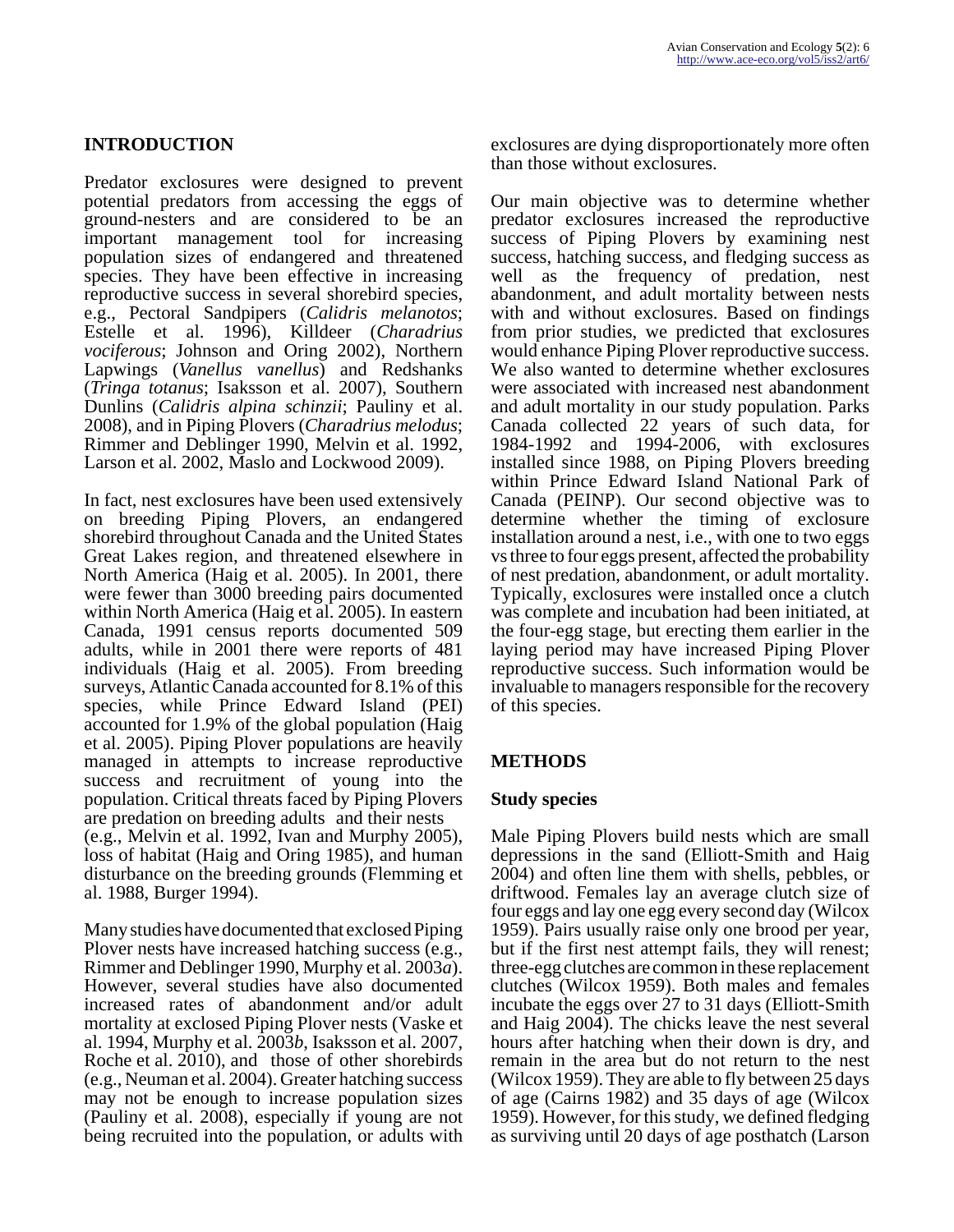et al. 2002, Murphy et al. 2003*a*). None of the Piping Plovers in this population were banded.

#### **Study area and field research**

Data were collected over 22 years (1984-2006 except for 1993; exclosures were used starting in 1988; Table 1) from 11 sites within PEINP (46° 30' 43" N to 46° 23' 53", 63° 28' 45" W to 62° 58' 18" W). PEINP represents the Maritime Plain Natural Region within the National Parks System. This region is characterized by an undulating landscape of low elevation, underlain by relatively soft sandstone, conglomerate, and shale. Sandy beaches, sandspits, barrier islands, and shifting sand dunes are common along the coastal margins. Combined, these areas cover 48 km of beach and consist of habitats such as dune, open sand, cobble, marram grass, and foredune. Beaches were surveyed starting in mid-April when Piping Plovers arrived until the end of breeding. Students were trained by Parks Canada staff and monitored adult Piping Plovers as soon as they settled on their territory.

Every year, nests were assessed as to whether they would benefit from having a predator exclosure around them. Considerations included: nest history, i.e., nest attempt and reason for previous nest loss; proximity to other Piping Plover nests; frequency and type/evidence of nest predation in the area; visibility and access of nest to the public; proximity of nest to high tide line; physical characteristics of the site; and how tolerant the nest pair was to disturbance, e.g., nontolerant birds would repeatedly react with stressful behavior such as feigning a broken wing, or making guttural sounds prior to 100 m approach of the nest. Ideally, in a study such as this, predator exclosures would be randomly assigned to Piping Plover nests (e.g., Mabee and Estelle 2000). This was not the case in our study; exclosures were erected around nests that were deemed to need them most. Still, we believe that when working with endangered species such as Piping Plovers, retrospective studies using nonrandom assignment of exclosures are valuable.

Circular exclosures had a circumference of 7.6 m and a diameter of 2.4 m and were made of wire mesh gauged 5.1 x 10.2 cm (Deblinger et al. 1992), which was large enough for adult Piping Plovers to fit through, but small enough to keep out many predators. Metal rods were woven through the mesh for support. The top of the exclosure wire was higher

than the top of the support rod to discourage avian predators from perching. Bird-X netting with a mesh size of 2 x 2 cm was used to cover the top of the exclosure. The exclosure was first placed over the nest so that a line could be traced lightly around it in the ground. It was then removed, and a 20 cm deep trench was dug around the line to support the exclosure. The bottom rung of the exclosure was buried for stability and to allow for easy passage of the adults. Installation took between 9 and 15 minutes, depending on the substrate, and was done either during the laying period, i.e., one, two, or three eggs present (n=94 nests), or during incubation, i.e., four eggs present (n=89 nests). The nest was then observed for 30 minutes; if one of the adults did not return within this time, the exclosure was removed  $(n=6)$ . Nests that were exclosed during the laying period were checked within 24 h for signs of nest activity by adults, to monitor potential nest abandonment. If no adult activity was seen around the nest after 48 h, the exclosure was removed and eggs were left in the nest until monitors were certain that the nest was abandoned. Nests with and without exclosures were monitored daily.

### **Data collection and analysis**

Data from the 11 sites in PEINP were pooled across sites and across years. Data from the earliest known nesting attempt per pair were used each year. If this nest failed because of flooding (n=59) or burial by sand from high winds  $(n=8)$ , the second nest attempt was instead used in the analysis (Melvin et al. 1992). Exclosed nests were no more likely to be flooded  $(22/209 \text{ vs } 37/342, \chi^2 = 0.012, df = 1, P = 0.91)$  or buried by sand than nonexclosed nests (4/209 vs 4/342,  $\chi^2 = 0.117$ , df = 1, P = 0.73). Nests were considered successful when at least one egg hatched from the clutch. Hatch failures were recorded and investigated. Causes for hatch/nest failures included nest abandonment, and predation on adults or eggs. Clutches were classified as abandoned when the clutch was unattended for more than 48 h. Eggs were collected and candled for viability and if fostering opportunities existed, eggs were incubated. Nests were considered as depredated if eggshells or animal footprints were observed around the nest. Adults were considered depredated when their body parts were found on or within 2 m of the exclosure. If there was no evidence of body parts, missing adults were deemed to have abandoned. Nests with missing information on both number of eggs hatched and chicks fledged were omitted from the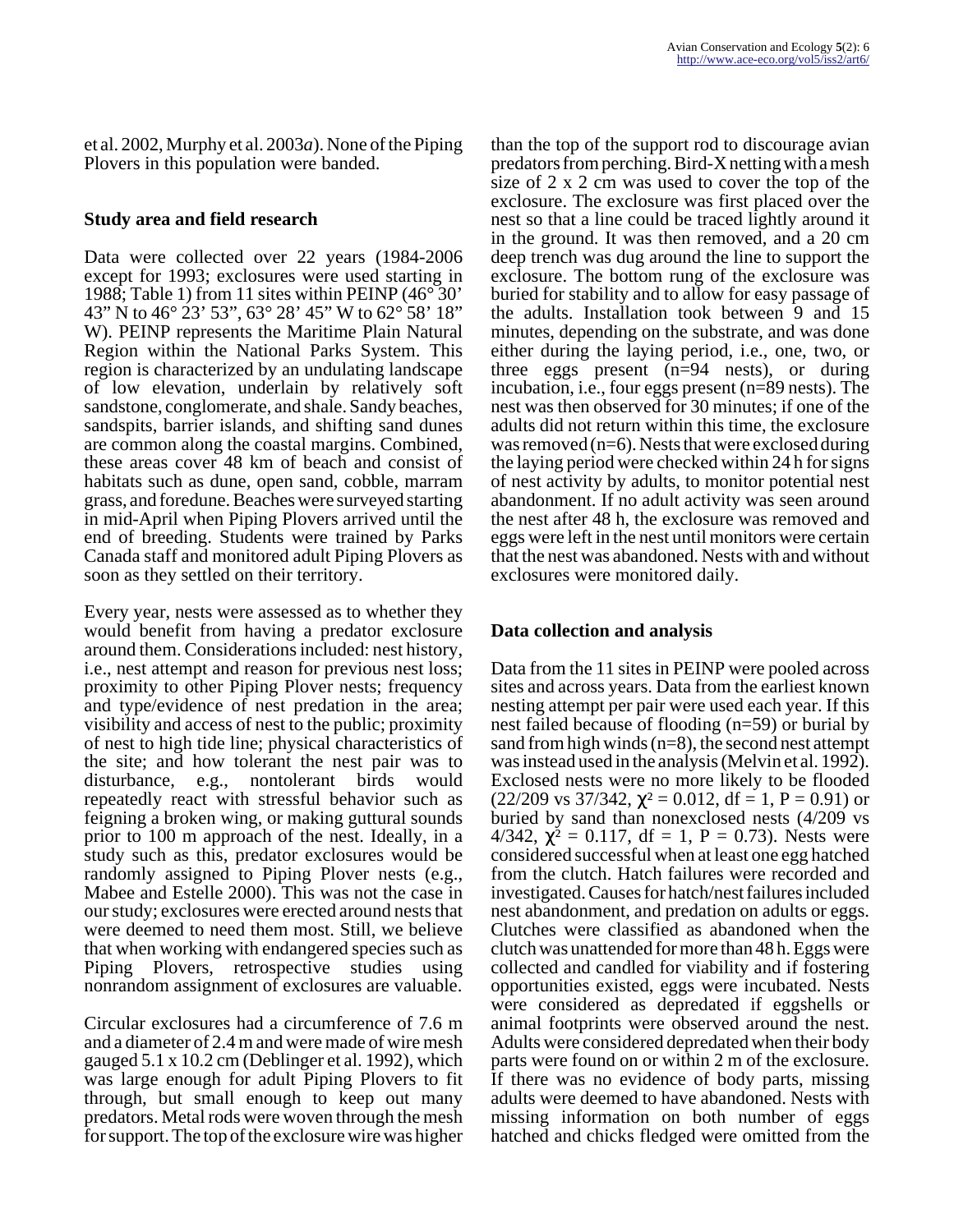| Year of Study | <b>Total Nests Analyzed</b> | Nests with Exclosures |  |
|---------------|-----------------------------|-----------------------|--|
| 2006          | 15                          | $\overline{4}$        |  |
| 2005          | 17                          | 5                     |  |
| 2004          | $22\,$                      | 13                    |  |
| 2003          | $24\,$                      | $10\,$                |  |
| 2002          | $21\,$                      | 12                    |  |
| 2001          | 29                          | $\sqrt{6}$            |  |
| 2000          | $24\,$                      | $10\,$                |  |
| 1999          | $42\,$                      | 18                    |  |
| 1998          | 29                          | 14                    |  |
| 1997          | $22\,$                      | $\overline{9}$        |  |
| 1996          | $17\,$                      | $\mathfrak s$         |  |
| 1995          | 14                          | $\overline{4}$        |  |
| 1994          | $11\,$                      | $10\,$                |  |
| 1992          | 23                          | 15                    |  |
| 1991          | 17                          | 15                    |  |
| 1990          | 19                          | 19                    |  |
| 1989          | $\,8\,$                     | $\boldsymbol{7}$      |  |
| 1988          | $27\,$                      | $\boldsymbol{7}$      |  |
| 1987          | 39                          | $\boldsymbol{0}$      |  |
| 1986          | $22\,$                      | $\boldsymbol{0}$      |  |
| 1985          | $22\,$                      | $\boldsymbol{0}$      |  |
| 1984          | $20\,$                      | $\boldsymbol{0}$      |  |
| Total:        | 484                         | 183                   |  |

**Table 1.** Total number of nests analyzed and number of exclosed nests in each year over a 22 year period.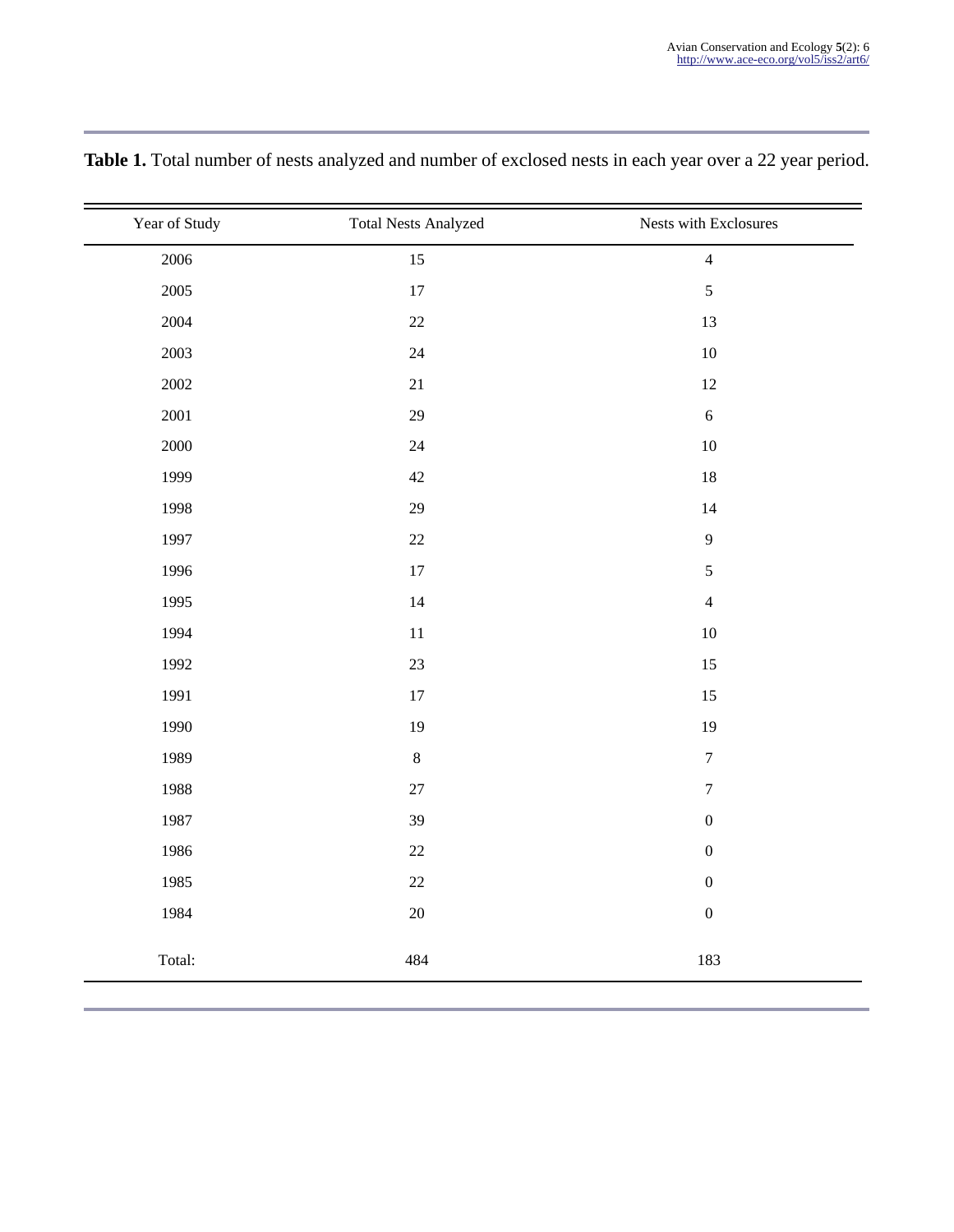analysis. A total of 484 nests were used in the hatching analysis, 183 of those were exclosed and 301 nonexclosed. When examining fledging success from only the successful nests, i.e., with at least one egg hatched, 202 nests were used, 114 of those exclosed and 88 nonexclosed.

Data were analyzed with GraphPad Prism 5 (version 5.02) for Windows, GraphPad Software, San Diego, California, USA. For the count data, Chi-square tests with Yates' correction were done, while Fisher's Exact tests were done when sample sizes were small. All continuous data were analyzed for normality using a d'Agostino and Pearson omnibus normality test. The data were not normally distributed, and so Mann-Whitney tests were done. All tests are two-tailed. Mean  $\pm$  SE are presented. Results were considered significant when  $P \le 0.05$ .

# **RESULTS**

Significantly more exclosed nests (118/183) had at least one egg hatch than nonexclosed nests (102/301; 64.5% vs 33.9%;  $\chi^2$  = 41.739, df = 1, P < 0.0001). Many nests (104/484 = 21.5%) failed during the laying period, typically before exclosures were erected around designated nests. Mean number of hatchlings/nest  $\pm$  SE was significantly higher in exclosed nests  $(2.3 \pm 0.13)$  than in nonexclosed nests  $(1.2 \pm 0.10; \text{ Mann-Whitney U} = 19354, n_1 = 183,$  $n_2 = 301$ , P < 0.0001). The mean number  $\pm$  SE of fledglings from successful nests, where at least one egg hatched, was not significantly different between exclosed and nonexclosed nests  $(2.5 \pm 0.14 \text{ vs } 2.8$  $\pm$  0.13, respectively; Mann-Whitney U = 4343, n<sub>1</sub> = 114,  $n_2 = 88$ ,  $P = 0.10$ ). However, when including failed nests, there were significantly more 20-day old chicks, i.e., fledglings, that hatched from exclosed than nonexclosed nests  $(2.0 \pm 0.14 \text{ vs } 1.4)$  $\pm$  0.13, respectively; Mann-Whitney U = 9951, n<sub>1</sub> = 141,  $n_2 = 178$ ,  $P = 0.0009$ ).

Nests failed for various reasons (Table 2). Flooding caused nest failure in 11% (59/551) of nests while burial by sand occurred in 1.5% (8/551) of nests; these data were omitted from our analyses in comparing reproductive success of exclosed vs nonexclosed nests. Significantly fewer exclosed nests (4/183) were depredated as compared to nonexclosed nests (126/301; 2.2% vs 41.9%, respectively;  $\chi^2 = 89.181$ , df = 1, P < 0.0001). Known predators on the nonexclosed nests included American Crows (*Corvus brachyrhynchos*; 23 nests), red foxes (*Vulpes vulpes*; 11 nests), striped skunks (*Mephitis mephitis*; 7 nests), gulls (*Larus* spp.; 6 nests), Common Ravens (*Corvus corax*; 5 nests), and American mink (*Neovison vison*; 1 nest). Known predators on the exclosed nests included American Crows (2 nests) and red foxes (2 nests; the fox dug under the exclosure at one of the nests).

Significantly more exclosed (36/183) than nonexclosed nests (19/301) were abandoned (19.7% vs 6.3%, respectively;  $\chi^2 = 18.863$ , df = 1,  $P < 0.0001$ ) and they had significantly more adult mortality, including predation on adults, associated with them (16/183 vs 2/301; 8.7% vs 0.7% respectively, Fisher's Exact Test:  $P < 0.0001$ ).

For exclosed nests, 11/16 cases of adult mortality were confirmed to be due to predation, whereas only one of the adults on nonexclosed nests was confirmed as being depredated. However, 7/183 exclosed nests and 46/301 nonexclosed nests failed because of unknown causes. Two known predators on adults at exclosed nests were an American mink and a red fox. Merlins (*Falco columbarius*) were suspected predators on adults, but this suspicion could not be confirmed as Merlins did not leave prints in the sand.

Exclosed nests had a 64.5% success rate and produced a mean of  $2.5 \pm 0.14$  fledglings/nest, resulting in  $1.6 \pm 0.09$  fledglings produced per exclosed nest. Nonexclosed nests had a 33.9% success rate and produced a mean of  $2.8 \pm 0.13$ fledglings/nest resulting in production of  $0.9 \pm 0.04$ fledglings per nonexclosed nest in our population.

The stage at which exclosures were installed around the nests, i.e., one to two vs three to four eggs, had no effect on the probability of predation (Fisher's Exact Test:  $P = 1.0$ , but had a significant effect on the probability of parents abandoning the clutch  $(\chi^2)$  $= 8.410$ , df  $= 1$ ,  $P = 0.004$ ), with parents more likely to abandon at the one to two egg stage than at the three to four egg stage (Table 2). Stage of installation had no effect on adult mortality (Fisher's Exact Test:  $P = 1.0$ ) or on the likelihood that adults would be depredated (Fisher's Exact Test:  $P = 1.0$ ).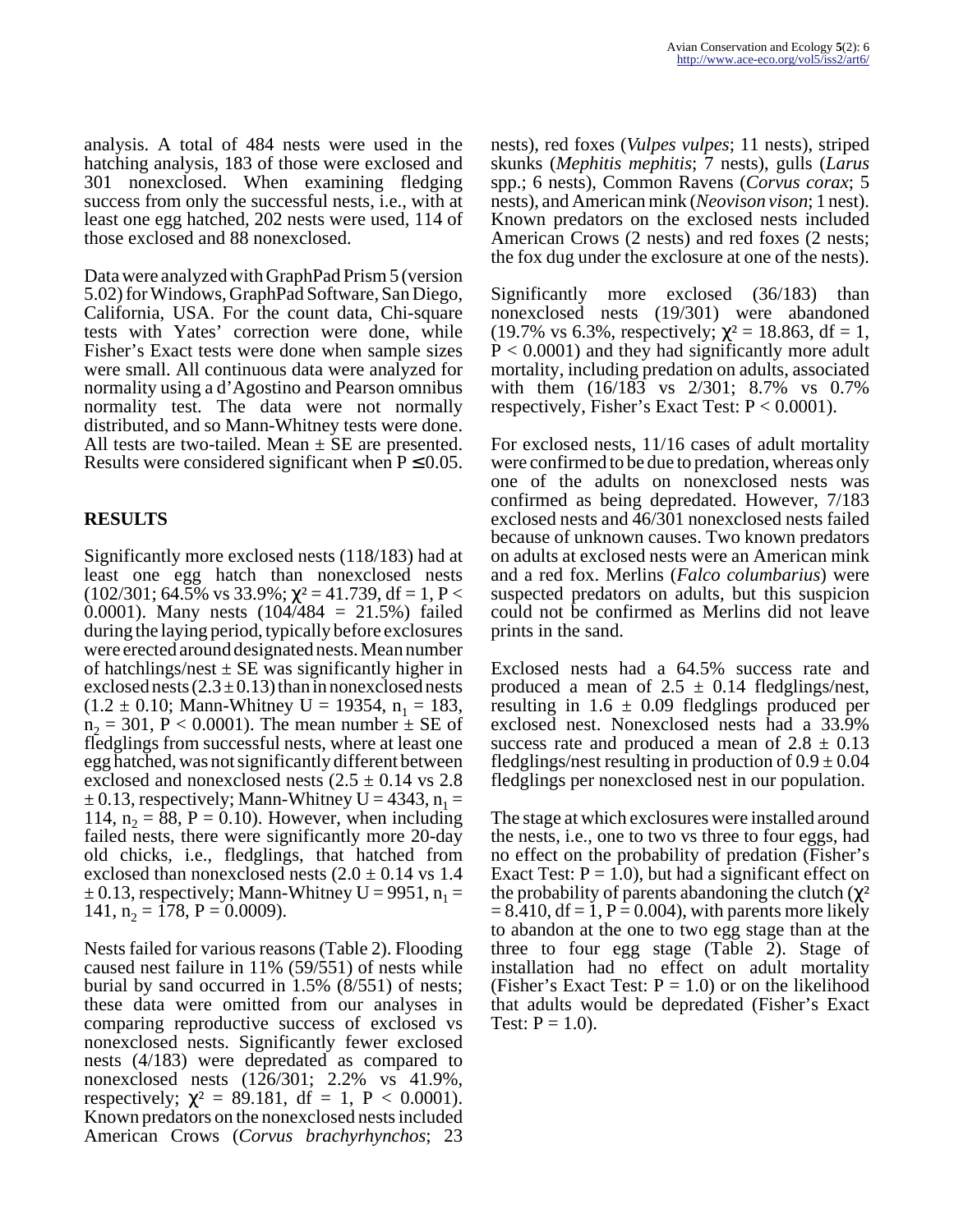|                                                                   | Number of eggs when exclosed |                  |                  |                  |                         |                |
|-------------------------------------------------------------------|------------------------------|------------------|------------------|------------------|-------------------------|----------------|
|                                                                   | 1                            | $\overline{2}$   | 3                | $\overline{4}$   | <b>Total Exclosures</b> | No Exclosure   |
| Total number of nests                                             | 17                           | 36               | 41               | 89               | 183                     | 301            |
| No. nest failures (no<br>hatch)                                   | 9                            | 15               | 13               | 28               | 65                      | 199            |
| No. nest failures with<br>known cause                             | 8                            | 15               | 12               | 23               | 58                      | 154            |
| No. depredated nests                                              | $\boldsymbol{0}$             | 1                | $\mathbf{1}$     | $\sqrt{2}$       | $\overline{4}$          | 126            |
| No. abandoned nests                                               | 6                            | 12               | 8                | 10               | 36                      | 19             |
| Total nests with adult<br>mortality                               | $\overline{2}$               | $\overline{2}$   | $\overline{c}$   | 10               | 16                      | $\overline{2}$ |
| No. nests with adult<br>mortality due to<br>confirmed depredation | $\overline{2}$               | 1                | $\overline{2}$   | 6                | 11                      | 1              |
| No. nests destroyed by<br>humans                                  | $\mathbf{0}$                 | $\boldsymbol{0}$ | $\boldsymbol{0}$ | $\mathbf{1}$     | 1                       | 5              |
| No. nests with inviable<br>eggs                                   | $\mathbf{0}$                 | $\boldsymbol{0}$ | 1                | $\boldsymbol{0}$ | 1                       | 1              |
| No. nests with unknown<br>cause of loss                           | $\mathbf{1}$                 | $\boldsymbol{0}$ | 1                | 5                | 7                       | 46             |

#### **Table 2.** A summary of nesting failure causes for exclosed and nonexclosed nests.

### **DISCUSSION**

Nests with exclosures were significantly more likely to hatch at least one egg than were nests without exclosures (65% vs 34%), and they hatched a significantly greater mean number of hatchlings/ nest than did nonexclosed nests  $(2.3 \pm 0.13 \text{ vs } 1.2)$  $\pm$  0.10 hatchlings/nest). These findings of increased reproductive success for Piping Plovers from exclosed nests have also been documented by others. Rimmer and Deblinger (1990), Melvin et al. (1992), and Murphy et al. (2003*a*), respectively, found that 92%, 90%, and 84% of exclosed nests hatched at least one egg, while only 25%, 17%, and 45% of nonexclosed nests did so.

Our findings of a mean of 2.3 hatchlings/exclosed nest and 1.2 hatchlings/nonexclosed nest was similar to that found by Rimmer and Deblinger (1990), at 3.5 and 1.0 hatchlings/nest, respectively. Piping Plover chicks leave the nest within a few hours of hatch and do not return to it, but remain in the area (Wilcox 1959). Therefore, it is not surprising that when examining successful nests, exclosures had not affected the mean number of chicks surviving to 20 days of age posthatch, i.e., fledglings, compared to nonexclosed nests in our population  $(2.5 \pm 0.14 \text{ vs } 2.8 \pm 0.13 \text{ chicks/nest}).$ Melvin et al. (1992), Larson et al. (2002) and Murphy et al. (2003*a*), however documented higher mean fledging success from exclosed nests (1.96, 1.28, and 1.73, fledglings, respectively) than from nonexclosed nests (0.12, 0.72, and 0.73-0.84 fledglings, respectively); they likely estimated fledging success from both successful and failed nests. If we do the same, our result of a mean of 2.0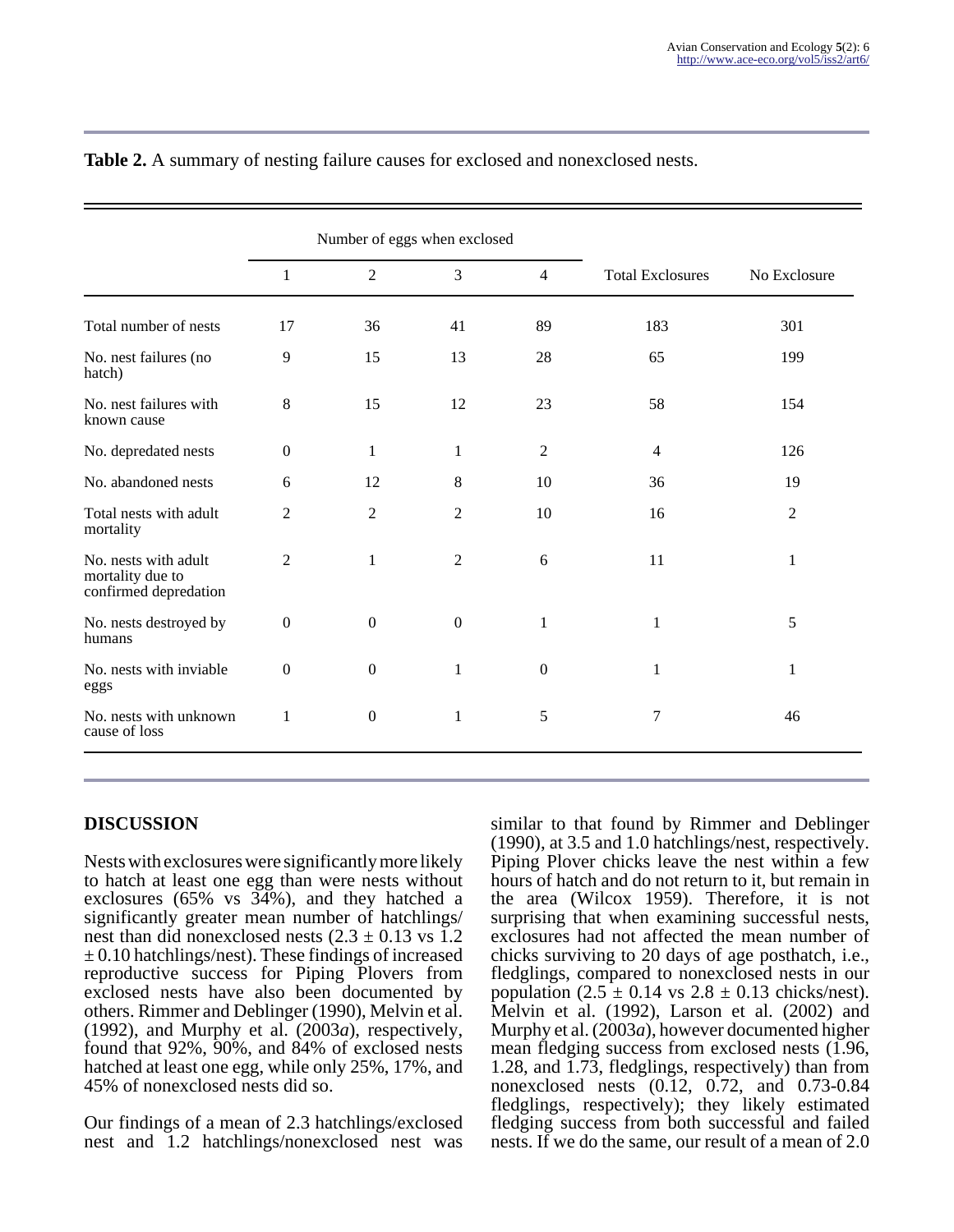$\pm$  0.14 fledglings/nest from exclosed nests is comparable to that of Melvin et al. (1992), but our mean fledging success from nonexclosed nests is substantially higher  $(1.4 \pm 0.13 \text{ fledglings/nest})$ .

The timing of exclosure installation, i.e., one to two eggs vs three to four eggs, did not appear to statistically affect the probability of nests or adults being depredated, but it had a significant effect on the likelihood that the nest would be abandoned. Exclosures set up during the early laying stage, i.e., one to two eggs, were abandoned significantly more frequently than were nests with exclosures erected during the three to four egg stage. Although our finding of 20% of nest failures occurring during the laying stage would suggest a benefit of erecting exclosures early in the laying stage, the increased frequency of abandonment does not. PEINP now only installs exclosures on nests when three or more eggs are present.

The enhanced reproductive success observed from exclosed nests can likely be attributed to the increased protection from predators that the exclosures conferred; significantly fewer exclosed nests (2.2%) were depredated than nonexclosed nests (42%), as was also found by Rimmer and Deblinger (1990), and Melvin et al. (1992). In our population, nests receiving an exclosure were not randomly chosen, but were selected on the basis of apparent risk. A random design might have shown an even greater benefit of the exclosures.

Confirmed nest predators included American Crows and foxes on both exclosed and nonexclosed nests, as well as striped skunks, Common ravens, gulls, and American mink on the nonexclosed nests. Ivan and Murphy (2005) determined that nest predators were typically mammals while predators of chicks consisted mainly of avian species. Although we cannot comment on chick predation, we found birds to be important nest predators as well as mammals.

Although exclosed nests benefited from decreased predation on the eggs, they were significantly more likely to be abandoned by the parents (20%) than were nonexclosed nests (6.3%). In their study, Vaske et al. (1994) found that 10% (22/211) of Piping Plover nests were abandoned after different types of exclosures were erected, less than what we observed. Exclosure size, among other variables, can affect both the probability of abandonment (Vaske et al. 1994) and nest predation (Deblinger

et al. 1992). Medium-sized exclosures, such as the ones used in our study (4.5 m²) were found to have a lower probability of abandonment than smaller exclosures, i.e., those less than 3 m² (Vaske et al. 1994), but a higher probability of nest predation than smaller or larger  $(> 6 \text{ m}^2)$  exclosures (Deblinger et al. 1992).

Often when adults disappear, the nests are deemed abandoned, although the true cause may be depredation of one of the adults, and not desertion (Neuman et al. 2004, Roche et al. 2010). Murphy et al. (2003*a*) noted predation on incubating adults to be 5% for exclosed nesters and 0% for nonexclosed nesters, which is similar to our confirmed findings of 6.0% adult predation at exclosed nests and 0.3% at nonexclosed nests. Isaksson et al. (2007) found that adult Redshanks incubating in exclosed nests suffered significantly greater predation than adults that incubated in nonexclosed nests, as did we with Piping Plovers. However, as noted by Isaksson et al. (2007), adult susceptibility to predation on the nest may depend on whether birds flush early or late when a predator approaches; no adult Northern Lapwings were depredated on exclosed or nonexclosed nests in their study. Similarly, adult Southern Dunlins on exclosed nests were no more likely to be depredated than those on nonexclosed nests (Pauliny et al. 2008). Both Northern Lapwings and Southern Dunlins flush off their nest early upon detection of a predator while Redshanks do not. Piping Plovers are more variable in their response times to potential predators with some flushing early and others flushing later (Flemming et al. 1988; L. Thomas *personal communication*).

Roche et al. (2010) had erected exclosures on all Piping Plover nests, and found abandonment rates accounted for 50% of all the nest failures with known cause in their study population; they included flooded nests. They discovered that as many as 70% (34/49) of those abandoned nests were likely attributable to adult mortality. We documented abandonment rates of 43% (36/84) in exclosed nests with known cause of failure, including nests that failed because of flooding or burial. Adult mortality was confirmed at another 19% (16/84) of exclosed nest failures. Roche et al. (2010) suggested that much of the previous findings on adults abandoning exclosed nests are in fact not due to adult desertion, but instead to adult mortality. If so, then up to 62% (52/84) of nest failures may be due to adult mortality, most likely through depredation. Exclosures can potentially attract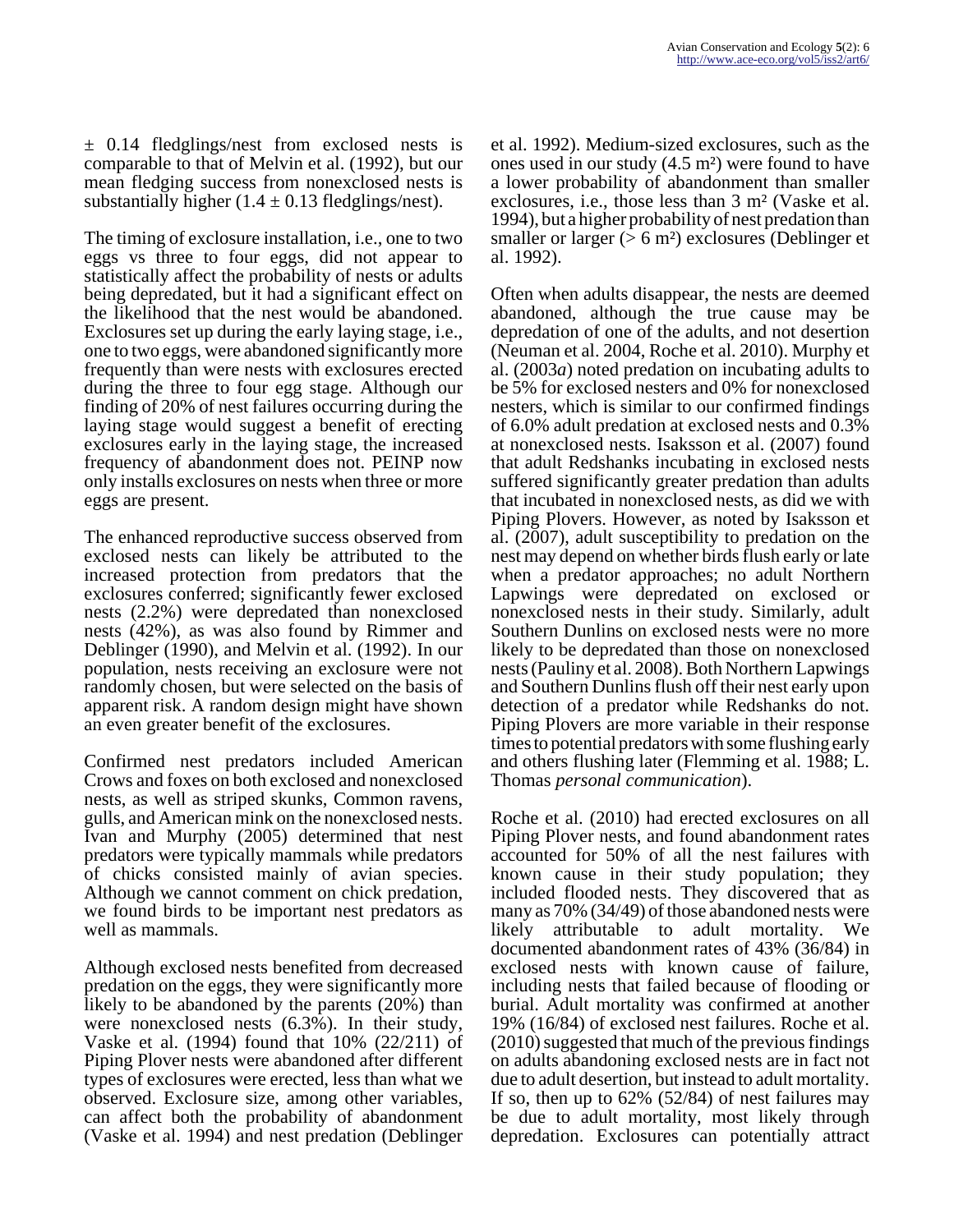predators (Nol and Brooks 1982), and/or make it more difficult for incubating adults to escape (Isaksson et al. 2007).

Given that, on average, 1.6 young fledged from each exclosed nest and 0.9 fledged from each nonexclosed nest, 100 nests (200 adults) would produce 160 and 90 young respectively. As the known mortality for adults was 8.7% at exclosed nests and 0.7% at nonexclosed nests of the 200 adults (100 nests; includes confirmed depredation), approximately 183 and 199 adults would survive at exclosed and nonexclosed nests, respectively. The cost of greater fledging from exclosed nests is that of 16 more adults dying than at nonexclosed nests. However, these exclosed nests would produce 70 more fledglings than the nonexclosed nests. Therefore, a minimum of 23% (16/70) of the juveniles would need to survive to replace these dead adults. Piping Plovers in the Great Plains have a juvenile survival rate of 31.8% (Larson et al. 2000), suggesting that there would be an overall benefit to using exclosures, if the juvenile survival rate in the Atlantic population was greater than 23%. However, caution must be used. Adult mortality may be underestimated, as indicated by Roche et al. (2010); adults who were categorized as abandoning may actually have died. There are also regional differences in reproductive success and survival among Piping Plover populations, and the results for this Atlantic population may not be generally applicable, but must be considered.

# **CONCLUSION**

Although exclosed nests produced on average a greater number of fledglings than nonexclosed nests in our population  $(1.6 \pm 0.09 \text{ vs } 0.9 \pm 0.04)$ , it came at a cost of increased adult mortality. Piping Plovers can live up to 11 years (Wilcox 1959), and so loss of an adult, especially in an endangered species, is critical. Results from our study indicate a net benefit to using exclosures, if adult mortality has not been underestimated. Benefits would be increased if exclosure design could be revisited to minimize the probability of adult mortality. Our results underscore the necessity of examining both the potential costs as well as benefits of exclosures to shorebird populations. As noted by Murphy et al. (2003*b*), Isaksson et al. (2007) and Roche et al. (2010), caution must be used in deciding whether exclosures, although successful in increasing

reproductive success, are the best tool to increase population sizes of endangered shorebirds.

*Responses to this article can be read online at: <http://www.ace-eco.org/vol5/iss2/art6/responses/>*

# **Acknowledgments:**

*We sincerely thank all of the Parks Canada Agency staff and volunteers who made this research possible. We appreciate the constructive comments provided by Gabrielle Beaulieu and five anonymous reviewers. We particularly thank the reviewer who helped conceptualize the last paragraph of the Discussion.*

# **LITERATURE CITED**

**Burger, J.** 1994. The effect of human disturbance on foraging behavior and habitat use in piping plover. *Estuaries* **17**:695-701.

**Cairns, W. E.** 1982. Biology and behavior of breeding piping plovers. *Wilson Bulletin* **94**:531-545.

**Deblinger, R. D., J. J. Vaske, and D. W. Rimmer.** 1992. An evaluation of different predator exclosures used to protect Atlantic coast piping plover nests. *Wildlife Society Bulletin* **20**:274-279.

**Elliott-Smith, E., and S. M. Haig.** 2004. Piping Plover (*Charadrius melodus*). *From* A. Poole, editor. The birds of North America online. Cornell Lab of Ornithology, Ithaca, New York, USA. [online] URL: [http://bna.birds.cornell.edu/bna/spec](http://bna.birds.cornell.edu/bna/species/002/articles/introduction) [ies/002/articles/introduction.](http://bna.birds.cornell.edu/bna/species/002/articles/introduction)

**Estelle, V. B., T. J. Mabee, and A. H. Farmer.** 1996. Effectiveness of predator exclosures for pectoral sandpiper nests in Alaska. *Journal of Field Ornithology* **67**:447-452.

**Flemming, S. P., R. D. Chiasson, P. C. Smith, P. J. Austin-Smith, and R. P. Bancroft.** 1988. Piping plover status in Nova Scotia related to its reproductive and behavioral responses to human disturbance. *Journal of Field Ornithology* **59**:321-330.